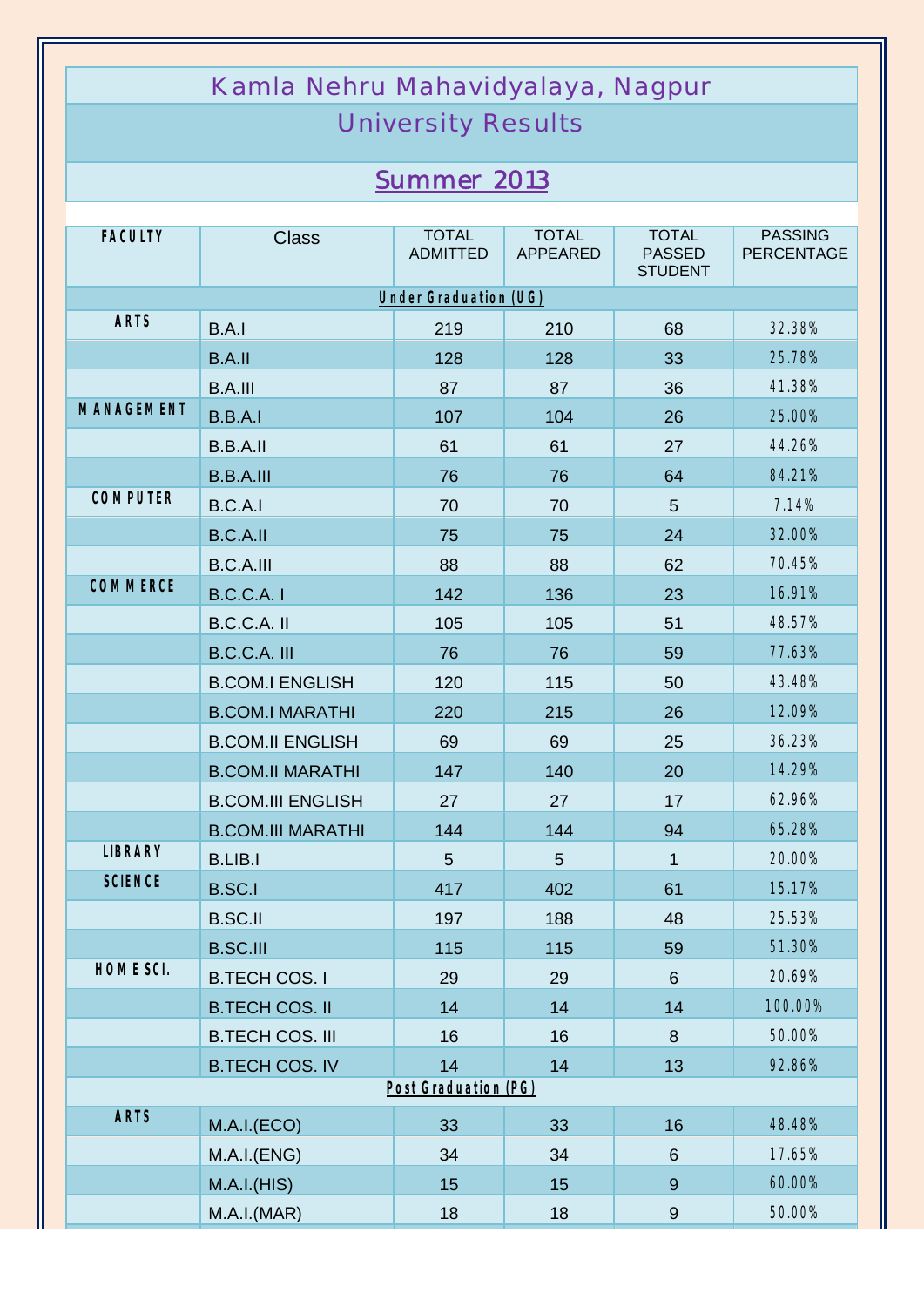| 58.33%<br>M.A.II.(ECO)<br>12<br>12<br>$\overline{7}$<br>33.33%<br>M.A.I.I.(ENG)<br>$\overline{2}$<br>$6\phantom{1}$<br>6<br>66.67%<br>M.A.I.I.(HIS)<br>3<br>$\overline{2}$<br>$\overline{4}$<br>12.50%<br>$\boldsymbol{8}$<br>M.A.I.I.(MAR)<br>8<br>$\mathbf{1}$<br>-----<br>M.A.II.(POL.SCI)<br>$\mathbf{1}$<br>1<br>32.00%<br>M.A.II.(SOC)<br>8<br>25<br>25<br>COMMERCE<br>M.COM I<br>160<br>27.52%<br>149<br>41<br>39.22%<br><b>M.COM II</b><br>51<br>20<br>51<br><b>LIBRARY</b><br>M.LIB.I<br>81.82%<br>12<br>11<br>9<br>23.08%<br>M.LIB.II<br>3<br>13<br>13<br><b>SCIENCE</b><br>15.79%<br>M.Sc I COMP. SCI<br>3<br>19<br>19<br>92.31%<br>M.Sc II COMP. SCI<br>12<br>13<br>13<br>M.SC.I (BOT)<br>13<br>12<br>M.SC.I (CHE)<br>10.00%<br>30<br>30<br>3<br>50.00%<br>M.SC.I (ELE))<br>3<br>$6\phantom{1}$<br>$6\,$<br>52.38%<br>M.SC.I (MICRO)<br>22<br>21<br>11<br>-----<br>M.SC.I (PHY)<br>12<br>12<br>----<br><b>M.SC.I BIOTECH</b><br>$\mathfrak{S}$<br>1<br><b>M.SC.I ENV SCI</b><br>$\overline{2}$<br>$\mathbf{1}$<br><b>M.SC.I MATHS</b><br>21<br>21<br><b>M.SC.I ZOO</b><br>10<br>$\boldsymbol{9}$<br>11.11%<br>$\mathbf{1}$<br>50.00%<br>M.SC.II (BOT)<br>$\overline{4}$<br>$\overline{\mathcal{A}}$<br>$\overline{2}$<br>83.33%<br>M.SC.II (CHE)<br>12<br>12<br>10<br>M.SC.II (ELE))<br>$\overline{2}$<br>$\overline{2}$<br>M.SC.II (MICRO)<br>66.67%<br>$6\phantom{1}$<br>$6\phantom{1}$<br>$\overline{4}$<br>26.32%<br>M.SC.II (PHY)<br>19<br>19<br>5<br>M.SC.II BIO CHEM<br>100.00%<br>$\mathbf{1}$<br>$\mathbf{1}$<br>1<br>100.00%<br>$\overline{2}$<br><b>M.SC.II BIOTECH</b><br>$\overline{2}$<br>$\overline{2}$<br>100.00%<br><b>M.SC.II ENV SCI</b><br>$\overline{\mathbf{4}}$<br>$\overline{4}$<br>$\overline{4}$<br><b>M.SC.II MATHS</b><br>20.00%<br>10<br>2<br>10<br>66.67%<br>M.SC.II ZOO<br>$\overline{4}$<br>$\overline{7}$<br>$\,6\,$<br>HOME SCI.<br>90.91%<br>M.TECH I (COSM.)<br>11<br>11<br>10<br>M.TECH II (COSM.)<br>100.00%<br>$9\,$<br>$9\,$<br>9<br>45.76%<br>MBA I<br>60<br>59<br>27<br>69.57%<br><b>MBA II</b><br>48<br>32<br>46<br><b>COMPUTER</b><br>MCA I<br>60.00%<br>60<br>60<br>36<br>78.26%<br><b>MCA II</b><br>52<br>46<br>36<br>100.00%<br><b>MCA III</b><br>46<br>46<br>46<br>MCM <sub>I</sub><br>63.33%<br>30 <sub>o</sub><br>30 <sub>o</sub><br>19 |            |             |    |    |    |        |
|-------------------------------------------------------------------------------------------------------------------------------------------------------------------------------------------------------------------------------------------------------------------------------------------------------------------------------------------------------------------------------------------------------------------------------------------------------------------------------------------------------------------------------------------------------------------------------------------------------------------------------------------------------------------------------------------------------------------------------------------------------------------------------------------------------------------------------------------------------------------------------------------------------------------------------------------------------------------------------------------------------------------------------------------------------------------------------------------------------------------------------------------------------------------------------------------------------------------------------------------------------------------------------------------------------------------------------------------------------------------------------------------------------------------------------------------------------------------------------------------------------------------------------------------------------------------------------------------------------------------------------------------------------------------------------------------------------------------------------------------------------------------------------------------------------------------------------------------------------------------------------------------------------------------------------------------------------------------------------------------------------------------------------------------------------------------------------------------------------------------------------------------------------------------------------------------------------------------------------------------------------------------------------------------------------|------------|-------------|----|----|----|--------|
|                                                                                                                                                                                                                                                                                                                                                                                                                                                                                                                                                                                                                                                                                                                                                                                                                                                                                                                                                                                                                                                                                                                                                                                                                                                                                                                                                                                                                                                                                                                                                                                                                                                                                                                                                                                                                                                                                                                                                                                                                                                                                                                                                                                                                                                                                                       |            | M.A.I.(SOC) | 27 | 26 | 12 | 46.15% |
|                                                                                                                                                                                                                                                                                                                                                                                                                                                                                                                                                                                                                                                                                                                                                                                                                                                                                                                                                                                                                                                                                                                                                                                                                                                                                                                                                                                                                                                                                                                                                                                                                                                                                                                                                                                                                                                                                                                                                                                                                                                                                                                                                                                                                                                                                                       |            |             |    |    |    |        |
|                                                                                                                                                                                                                                                                                                                                                                                                                                                                                                                                                                                                                                                                                                                                                                                                                                                                                                                                                                                                                                                                                                                                                                                                                                                                                                                                                                                                                                                                                                                                                                                                                                                                                                                                                                                                                                                                                                                                                                                                                                                                                                                                                                                                                                                                                                       |            |             |    |    |    |        |
|                                                                                                                                                                                                                                                                                                                                                                                                                                                                                                                                                                                                                                                                                                                                                                                                                                                                                                                                                                                                                                                                                                                                                                                                                                                                                                                                                                                                                                                                                                                                                                                                                                                                                                                                                                                                                                                                                                                                                                                                                                                                                                                                                                                                                                                                                                       |            |             |    |    |    |        |
|                                                                                                                                                                                                                                                                                                                                                                                                                                                                                                                                                                                                                                                                                                                                                                                                                                                                                                                                                                                                                                                                                                                                                                                                                                                                                                                                                                                                                                                                                                                                                                                                                                                                                                                                                                                                                                                                                                                                                                                                                                                                                                                                                                                                                                                                                                       |            |             |    |    |    |        |
|                                                                                                                                                                                                                                                                                                                                                                                                                                                                                                                                                                                                                                                                                                                                                                                                                                                                                                                                                                                                                                                                                                                                                                                                                                                                                                                                                                                                                                                                                                                                                                                                                                                                                                                                                                                                                                                                                                                                                                                                                                                                                                                                                                                                                                                                                                       |            |             |    |    |    |        |
|                                                                                                                                                                                                                                                                                                                                                                                                                                                                                                                                                                                                                                                                                                                                                                                                                                                                                                                                                                                                                                                                                                                                                                                                                                                                                                                                                                                                                                                                                                                                                                                                                                                                                                                                                                                                                                                                                                                                                                                                                                                                                                                                                                                                                                                                                                       |            |             |    |    |    |        |
|                                                                                                                                                                                                                                                                                                                                                                                                                                                                                                                                                                                                                                                                                                                                                                                                                                                                                                                                                                                                                                                                                                                                                                                                                                                                                                                                                                                                                                                                                                                                                                                                                                                                                                                                                                                                                                                                                                                                                                                                                                                                                                                                                                                                                                                                                                       |            |             |    |    |    |        |
|                                                                                                                                                                                                                                                                                                                                                                                                                                                                                                                                                                                                                                                                                                                                                                                                                                                                                                                                                                                                                                                                                                                                                                                                                                                                                                                                                                                                                                                                                                                                                                                                                                                                                                                                                                                                                                                                                                                                                                                                                                                                                                                                                                                                                                                                                                       |            |             |    |    |    |        |
|                                                                                                                                                                                                                                                                                                                                                                                                                                                                                                                                                                                                                                                                                                                                                                                                                                                                                                                                                                                                                                                                                                                                                                                                                                                                                                                                                                                                                                                                                                                                                                                                                                                                                                                                                                                                                                                                                                                                                                                                                                                                                                                                                                                                                                                                                                       |            |             |    |    |    |        |
|                                                                                                                                                                                                                                                                                                                                                                                                                                                                                                                                                                                                                                                                                                                                                                                                                                                                                                                                                                                                                                                                                                                                                                                                                                                                                                                                                                                                                                                                                                                                                                                                                                                                                                                                                                                                                                                                                                                                                                                                                                                                                                                                                                                                                                                                                                       |            |             |    |    |    |        |
|                                                                                                                                                                                                                                                                                                                                                                                                                                                                                                                                                                                                                                                                                                                                                                                                                                                                                                                                                                                                                                                                                                                                                                                                                                                                                                                                                                                                                                                                                                                                                                                                                                                                                                                                                                                                                                                                                                                                                                                                                                                                                                                                                                                                                                                                                                       |            |             |    |    |    |        |
|                                                                                                                                                                                                                                                                                                                                                                                                                                                                                                                                                                                                                                                                                                                                                                                                                                                                                                                                                                                                                                                                                                                                                                                                                                                                                                                                                                                                                                                                                                                                                                                                                                                                                                                                                                                                                                                                                                                                                                                                                                                                                                                                                                                                                                                                                                       |            |             |    |    |    |        |
|                                                                                                                                                                                                                                                                                                                                                                                                                                                                                                                                                                                                                                                                                                                                                                                                                                                                                                                                                                                                                                                                                                                                                                                                                                                                                                                                                                                                                                                                                                                                                                                                                                                                                                                                                                                                                                                                                                                                                                                                                                                                                                                                                                                                                                                                                                       |            |             |    |    |    |        |
|                                                                                                                                                                                                                                                                                                                                                                                                                                                                                                                                                                                                                                                                                                                                                                                                                                                                                                                                                                                                                                                                                                                                                                                                                                                                                                                                                                                                                                                                                                                                                                                                                                                                                                                                                                                                                                                                                                                                                                                                                                                                                                                                                                                                                                                                                                       |            |             |    |    |    |        |
|                                                                                                                                                                                                                                                                                                                                                                                                                                                                                                                                                                                                                                                                                                                                                                                                                                                                                                                                                                                                                                                                                                                                                                                                                                                                                                                                                                                                                                                                                                                                                                                                                                                                                                                                                                                                                                                                                                                                                                                                                                                                                                                                                                                                                                                                                                       |            |             |    |    |    |        |
|                                                                                                                                                                                                                                                                                                                                                                                                                                                                                                                                                                                                                                                                                                                                                                                                                                                                                                                                                                                                                                                                                                                                                                                                                                                                                                                                                                                                                                                                                                                                                                                                                                                                                                                                                                                                                                                                                                                                                                                                                                                                                                                                                                                                                                                                                                       |            |             |    |    |    |        |
|                                                                                                                                                                                                                                                                                                                                                                                                                                                                                                                                                                                                                                                                                                                                                                                                                                                                                                                                                                                                                                                                                                                                                                                                                                                                                                                                                                                                                                                                                                                                                                                                                                                                                                                                                                                                                                                                                                                                                                                                                                                                                                                                                                                                                                                                                                       |            |             |    |    |    |        |
|                                                                                                                                                                                                                                                                                                                                                                                                                                                                                                                                                                                                                                                                                                                                                                                                                                                                                                                                                                                                                                                                                                                                                                                                                                                                                                                                                                                                                                                                                                                                                                                                                                                                                                                                                                                                                                                                                                                                                                                                                                                                                                                                                                                                                                                                                                       |            |             |    |    |    |        |
|                                                                                                                                                                                                                                                                                                                                                                                                                                                                                                                                                                                                                                                                                                                                                                                                                                                                                                                                                                                                                                                                                                                                                                                                                                                                                                                                                                                                                                                                                                                                                                                                                                                                                                                                                                                                                                                                                                                                                                                                                                                                                                                                                                                                                                                                                                       |            |             |    |    |    |        |
|                                                                                                                                                                                                                                                                                                                                                                                                                                                                                                                                                                                                                                                                                                                                                                                                                                                                                                                                                                                                                                                                                                                                                                                                                                                                                                                                                                                                                                                                                                                                                                                                                                                                                                                                                                                                                                                                                                                                                                                                                                                                                                                                                                                                                                                                                                       |            |             |    |    |    |        |
|                                                                                                                                                                                                                                                                                                                                                                                                                                                                                                                                                                                                                                                                                                                                                                                                                                                                                                                                                                                                                                                                                                                                                                                                                                                                                                                                                                                                                                                                                                                                                                                                                                                                                                                                                                                                                                                                                                                                                                                                                                                                                                                                                                                                                                                                                                       |            |             |    |    |    |        |
|                                                                                                                                                                                                                                                                                                                                                                                                                                                                                                                                                                                                                                                                                                                                                                                                                                                                                                                                                                                                                                                                                                                                                                                                                                                                                                                                                                                                                                                                                                                                                                                                                                                                                                                                                                                                                                                                                                                                                                                                                                                                                                                                                                                                                                                                                                       |            |             |    |    |    |        |
|                                                                                                                                                                                                                                                                                                                                                                                                                                                                                                                                                                                                                                                                                                                                                                                                                                                                                                                                                                                                                                                                                                                                                                                                                                                                                                                                                                                                                                                                                                                                                                                                                                                                                                                                                                                                                                                                                                                                                                                                                                                                                                                                                                                                                                                                                                       |            |             |    |    |    |        |
|                                                                                                                                                                                                                                                                                                                                                                                                                                                                                                                                                                                                                                                                                                                                                                                                                                                                                                                                                                                                                                                                                                                                                                                                                                                                                                                                                                                                                                                                                                                                                                                                                                                                                                                                                                                                                                                                                                                                                                                                                                                                                                                                                                                                                                                                                                       |            |             |    |    |    |        |
|                                                                                                                                                                                                                                                                                                                                                                                                                                                                                                                                                                                                                                                                                                                                                                                                                                                                                                                                                                                                                                                                                                                                                                                                                                                                                                                                                                                                                                                                                                                                                                                                                                                                                                                                                                                                                                                                                                                                                                                                                                                                                                                                                                                                                                                                                                       |            |             |    |    |    |        |
|                                                                                                                                                                                                                                                                                                                                                                                                                                                                                                                                                                                                                                                                                                                                                                                                                                                                                                                                                                                                                                                                                                                                                                                                                                                                                                                                                                                                                                                                                                                                                                                                                                                                                                                                                                                                                                                                                                                                                                                                                                                                                                                                                                                                                                                                                                       |            |             |    |    |    |        |
|                                                                                                                                                                                                                                                                                                                                                                                                                                                                                                                                                                                                                                                                                                                                                                                                                                                                                                                                                                                                                                                                                                                                                                                                                                                                                                                                                                                                                                                                                                                                                                                                                                                                                                                                                                                                                                                                                                                                                                                                                                                                                                                                                                                                                                                                                                       |            |             |    |    |    |        |
|                                                                                                                                                                                                                                                                                                                                                                                                                                                                                                                                                                                                                                                                                                                                                                                                                                                                                                                                                                                                                                                                                                                                                                                                                                                                                                                                                                                                                                                                                                                                                                                                                                                                                                                                                                                                                                                                                                                                                                                                                                                                                                                                                                                                                                                                                                       |            |             |    |    |    |        |
|                                                                                                                                                                                                                                                                                                                                                                                                                                                                                                                                                                                                                                                                                                                                                                                                                                                                                                                                                                                                                                                                                                                                                                                                                                                                                                                                                                                                                                                                                                                                                                                                                                                                                                                                                                                                                                                                                                                                                                                                                                                                                                                                                                                                                                                                                                       |            |             |    |    |    |        |
|                                                                                                                                                                                                                                                                                                                                                                                                                                                                                                                                                                                                                                                                                                                                                                                                                                                                                                                                                                                                                                                                                                                                                                                                                                                                                                                                                                                                                                                                                                                                                                                                                                                                                                                                                                                                                                                                                                                                                                                                                                                                                                                                                                                                                                                                                                       |            |             |    |    |    |        |
|                                                                                                                                                                                                                                                                                                                                                                                                                                                                                                                                                                                                                                                                                                                                                                                                                                                                                                                                                                                                                                                                                                                                                                                                                                                                                                                                                                                                                                                                                                                                                                                                                                                                                                                                                                                                                                                                                                                                                                                                                                                                                                                                                                                                                                                                                                       |            |             |    |    |    |        |
|                                                                                                                                                                                                                                                                                                                                                                                                                                                                                                                                                                                                                                                                                                                                                                                                                                                                                                                                                                                                                                                                                                                                                                                                                                                                                                                                                                                                                                                                                                                                                                                                                                                                                                                                                                                                                                                                                                                                                                                                                                                                                                                                                                                                                                                                                                       |            |             |    |    |    |        |
|                                                                                                                                                                                                                                                                                                                                                                                                                                                                                                                                                                                                                                                                                                                                                                                                                                                                                                                                                                                                                                                                                                                                                                                                                                                                                                                                                                                                                                                                                                                                                                                                                                                                                                                                                                                                                                                                                                                                                                                                                                                                                                                                                                                                                                                                                                       |            |             |    |    |    |        |
|                                                                                                                                                                                                                                                                                                                                                                                                                                                                                                                                                                                                                                                                                                                                                                                                                                                                                                                                                                                                                                                                                                                                                                                                                                                                                                                                                                                                                                                                                                                                                                                                                                                                                                                                                                                                                                                                                                                                                                                                                                                                                                                                                                                                                                                                                                       | MANAGEMENT |             |    |    |    |        |
|                                                                                                                                                                                                                                                                                                                                                                                                                                                                                                                                                                                                                                                                                                                                                                                                                                                                                                                                                                                                                                                                                                                                                                                                                                                                                                                                                                                                                                                                                                                                                                                                                                                                                                                                                                                                                                                                                                                                                                                                                                                                                                                                                                                                                                                                                                       |            |             |    |    |    |        |
|                                                                                                                                                                                                                                                                                                                                                                                                                                                                                                                                                                                                                                                                                                                                                                                                                                                                                                                                                                                                                                                                                                                                                                                                                                                                                                                                                                                                                                                                                                                                                                                                                                                                                                                                                                                                                                                                                                                                                                                                                                                                                                                                                                                                                                                                                                       |            |             |    |    |    |        |
|                                                                                                                                                                                                                                                                                                                                                                                                                                                                                                                                                                                                                                                                                                                                                                                                                                                                                                                                                                                                                                                                                                                                                                                                                                                                                                                                                                                                                                                                                                                                                                                                                                                                                                                                                                                                                                                                                                                                                                                                                                                                                                                                                                                                                                                                                                       |            |             |    |    |    |        |
|                                                                                                                                                                                                                                                                                                                                                                                                                                                                                                                                                                                                                                                                                                                                                                                                                                                                                                                                                                                                                                                                                                                                                                                                                                                                                                                                                                                                                                                                                                                                                                                                                                                                                                                                                                                                                                                                                                                                                                                                                                                                                                                                                                                                                                                                                                       |            |             |    |    |    |        |
|                                                                                                                                                                                                                                                                                                                                                                                                                                                                                                                                                                                                                                                                                                                                                                                                                                                                                                                                                                                                                                                                                                                                                                                                                                                                                                                                                                                                                                                                                                                                                                                                                                                                                                                                                                                                                                                                                                                                                                                                                                                                                                                                                                                                                                                                                                       |            |             |    |    |    |        |